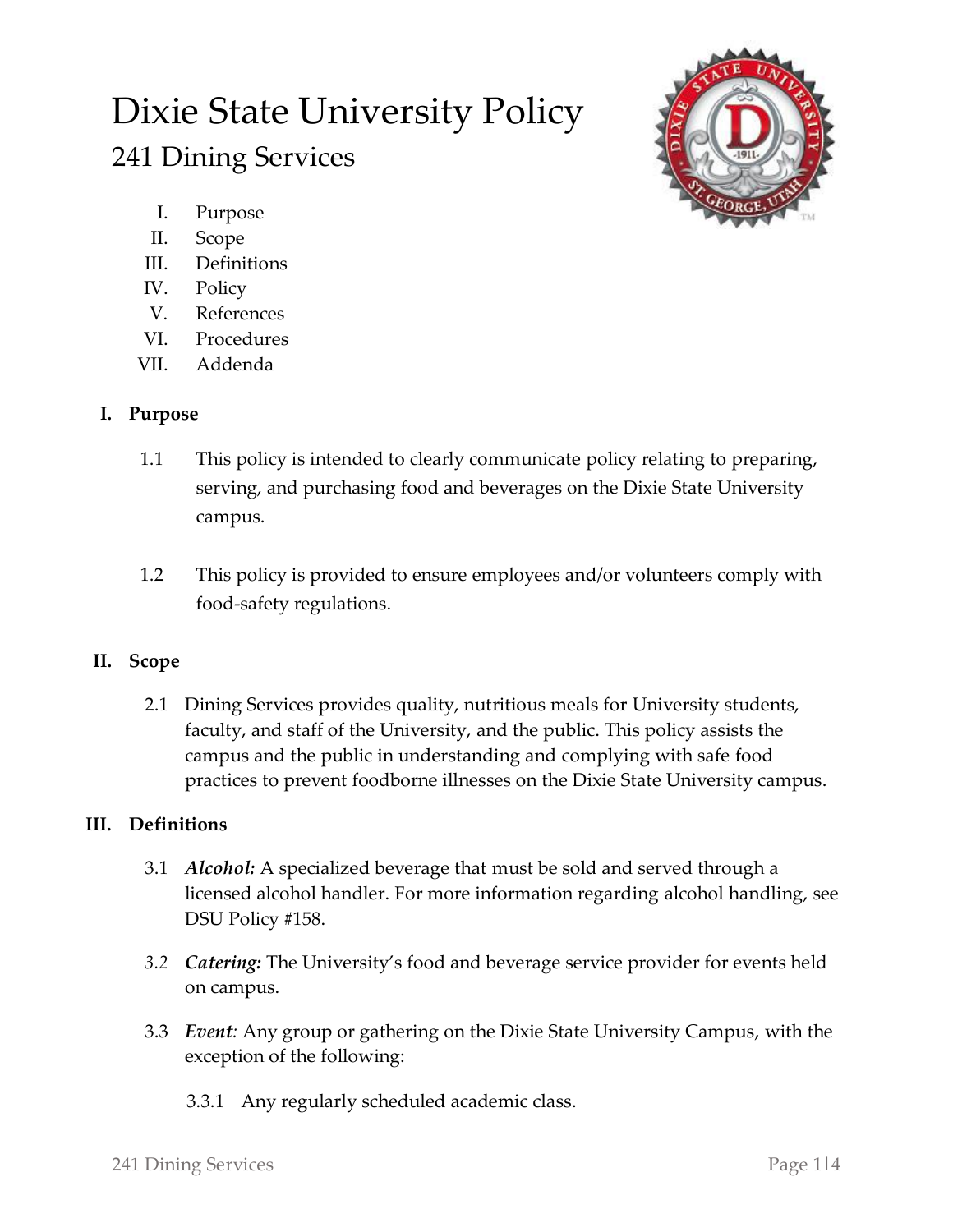- 3.3.2 Any faculty, staff, and/or student organization event where the attendance is less than twenty (20) people.
- 3.4 *Food Handlers Permit:* A permit issued by the Southwest Utah Public Health Department to work with food items. Food Handlers Permits are valid for three (3) years.
- 3.5 *Official Dixie State University Co-sponsor*: An outside (not an official college, department, faculty, staff, or student organization) restaurant, food vendor, food truck, and other non-university food caterer that has been approved by Dining Services and Risk Management. Co-sponsors will have submitted the following forms to Dining Services and Risk Management:
	- 3.5.1 A sponsorship form to Central Scheduling, and
	- 3.5.2 A Certificate of Insurance (COI) with Dixie State University listed as an additional insured.
- 3.6 *Public:* Anyone that is not an employee (faculty or staff) or a student of Dixie State University.
- 3.7 *Dining Contract:* A contract for meal-plan designated student housing residents.
- 3.8 *ServSafe Manager Certificate:* A certificate issued by the National Restaurant Association to ensure managers have sufficient food-safety knowledge to protect the public from foodborne illnesses. ServSafe Manager Certification is valid for three (3) years.

### **IV. Policy**

- 4.1 Dining Services operates and/or contracts all food and beverage locations on the Dixie State University campus.
- 4.2 Dining Services provides all food and/or beverages served at events on the Dixie State University campus. The following exceptions may apply:
	- 4.2.1 Athletics may utilize official University co-sponsors for Booster Club events.
		- 4.2.1.1 Co-sponsors are required to submit a Certificate of Insurance (COI) with Dixie State University listed as an additional insured in the amounts approved by Risk Management to Dining Services and Risk Management.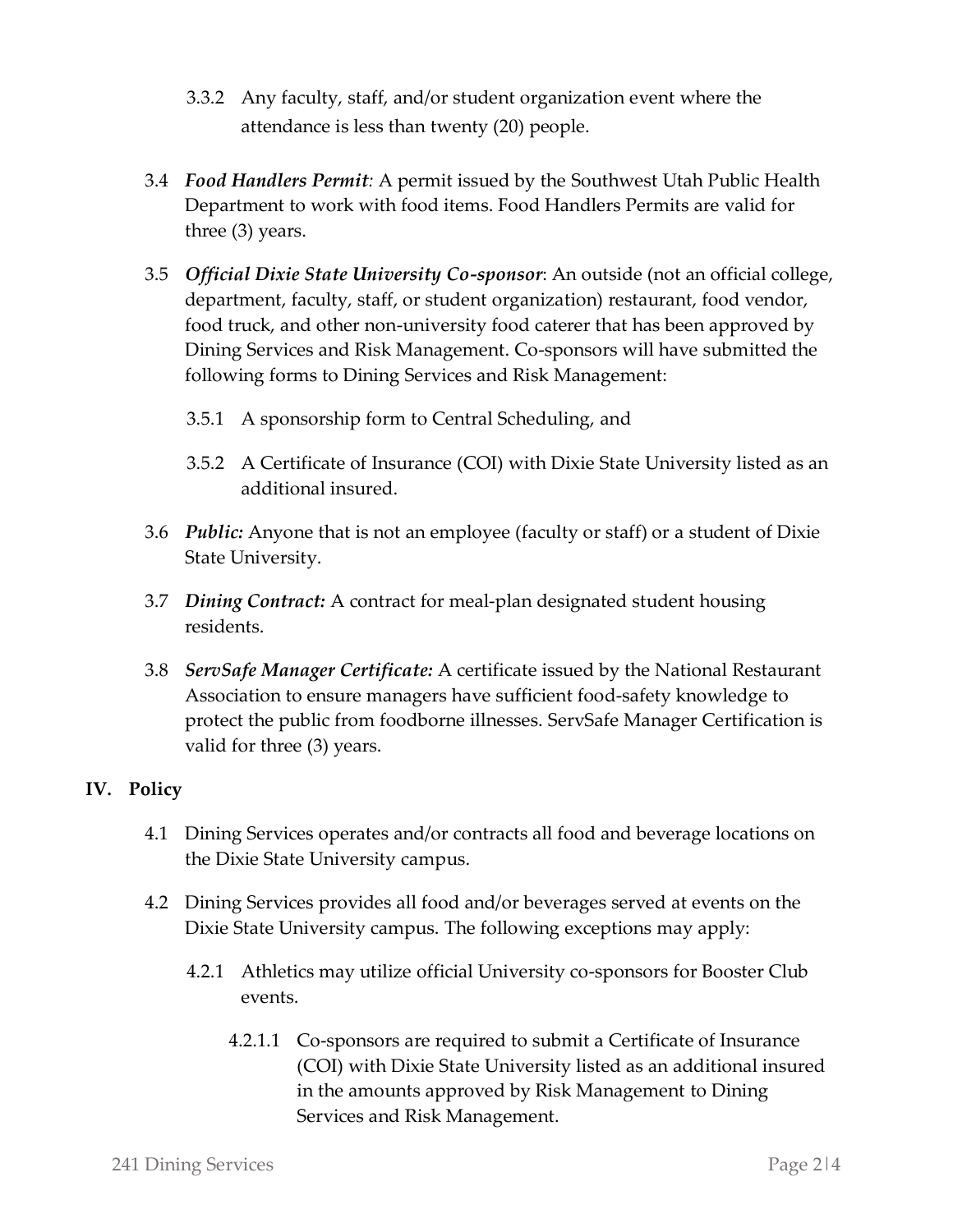- 4.2.2 University student groups scheduling events may utilize employees and/or volunteers in the production of meals. The student group(s) must submit the following documentation to the Dining Services Office at least two (2) business days prior to the event:
	- 4.2.2.1 A Dixie State University Volunteer Form for each volunteer (See Addenda).
	- 4.2.2.2 A Food Handlers Permit issued through the Southwest Utah Public Health Department for each employee and/or volunteer.
- 4.2.3 Other college, department, division, and/or program requesting an exception to Section 4.2 must submit a waiver form and other required documentation to the Dining Services Office at least two (2) weeks prior to an event.
	- 4.2.3.1 The Dining Services Office in coordination with Risk Management will review and consider all exception requests.
- 4.2.4 The Dining Services Office in consultation with Risk Management reserves the right to deny permission or to allow for restrictive measures to any exceptions request listed in Section 4.2.
- 4.3 All University campus events must be reserved through Central Scheduling (See Policy #441).
- 4.4 All employees and/or volunteers serving food must hold a current Food Handlers Permit or a current ServSafe Manager Certificate.
- 4.5 Meal plans are available for all students, faculty, and staff through the Dining Services Office.
	- 4.5.1 Students living in meal-plan designated student housing are required to purchase a Dining Contract for Fall and Spring Semesters.
		- 4.5.1.1 The Auxiliary Services Committee is responsible for determining which University student-housing complexes require the purchase of meal plans.
		- 4.5.1.2 Exceptions to the Dining Contract may be appealed to the Auxiliary Services Committee.